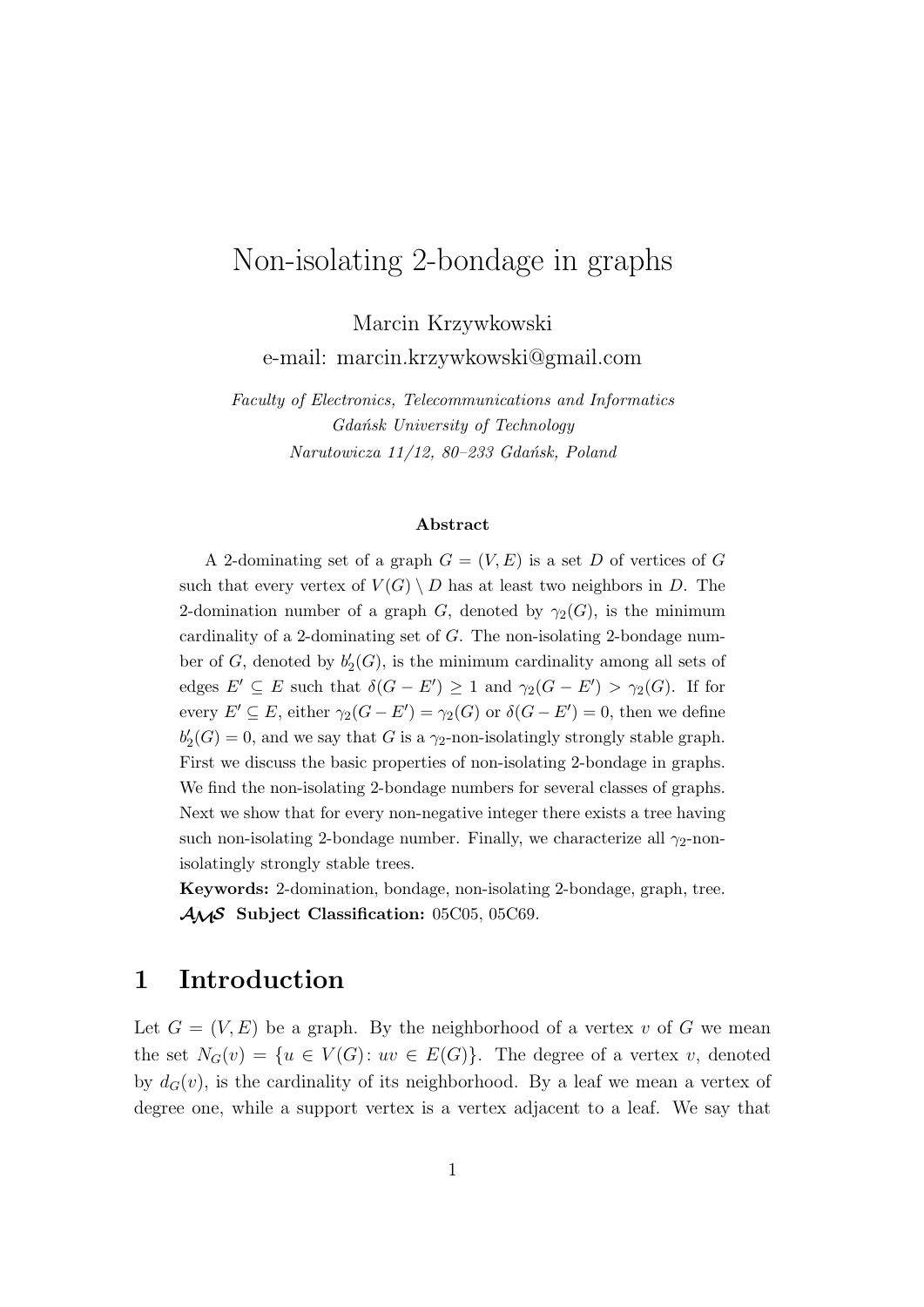a support vertex is strong if it is adjacent to at least two leaves. Let  $\delta(G)$  mean the minimum degree among all vertices of *G*. The path (cycle, respectively) on *n* vertices we denote by  $P_n$  ( $C_n$ , respectively). A wheel  $W_n$ , where  $n \geq 4$ , is a graph with *n* vertices, formed by connecting a vertex to all vertices of a cycle  $C_{n-1}$ . Let *T* be a tree, and let *v* be a vertex of *T*. We say that *v* is adjacent to a tree *H* if there is a neighbor of *v*, say *x*, such that the tree resulting from *T* by removing the edge  $vx$ , and which contains the vertex  $x$ , is a tree  $H$ . Let  $K_{p,q}$ denote a complete bipartite graph the partite sets of which have cardinalities *p* and *q*. By a star we mean a connected graph in which exactly one vertex has degree greater than one. By a double star we mean a graph that can be obtained from a star by joining a positive number of vertices to one of the leaves.

A subset  $D \subseteq V(G)$  is a dominating set of G if every vertex of  $V(G) \setminus D$  has a neighbor in *D*, while it is a 2-dominating set, abbreviated 2DS, of *G* if every vertex of  $V(G) \setminus D$  has at least two neighbors in *D*. The domination (2-domination, respectively) number of a graph *G*, denoted by  $\gamma(G)$  ( $\gamma_2(G)$ , respectively), is the minimum cardinality of a dominating (2-dominating, respectively) set of *G*. Note that 2-domination is a type of multiple domination in which each vertex, which is not in the dominating set, is dominated at least *k* times for a fixed positive integer *k*. Multiple domination was introduced by Fink and Jacobson [3], and further studied for example in [1, 13]. For a comprehensive survey of domination in graphs, see [7, 8].

The bondage number  $b(G)$  of a graph *G* is the minimum cardinality among all sets of edges  $E' \subseteq E$  such that  $\gamma(G - E') > \gamma(G)$ . If for every  $E' \subseteq E$  we have  $\gamma(G - E') = \gamma(G)$ , then we define  $b(G) = 0$ , and we say that *G* is a *γ*-strongly stable graph. Bondage in graphs was introduced in [4], and further studied for example in [2, 5, 6, 9–12, 14].

We define the non-isolating 2-bondage number of a graph *G*, denoted by  $b'_{2}(G)$ , to be the minimum cardinality among all sets of edges  $E' \subseteq E$  such that  $\delta(G - E') \geq 1$  and  $\gamma_2(G - E') > \gamma_2(G)$ . Thus  $b'_2(G)$  is the minimum number of edges of *G* that have to be removed in order to obtain a graph with no isolated vertices, and with the 2-domination number greater than that of *G*. If for every  $E' \subseteq E$ , either  $\gamma_2(G - E') = \gamma_2(G)$  or  $\delta(G - E') = 0$ , then we define  $b'_2(G) = 0$ , and we say that *G* is a  $\gamma_2$ -non-isolatingly strongly stable graph.

First we discuss the basic properties of non-isolating 2-bondage in graphs. We find the non-isolating 2-bondage numbers for several classes of graphs. Next we show that for every non-negative integer there exists a tree having such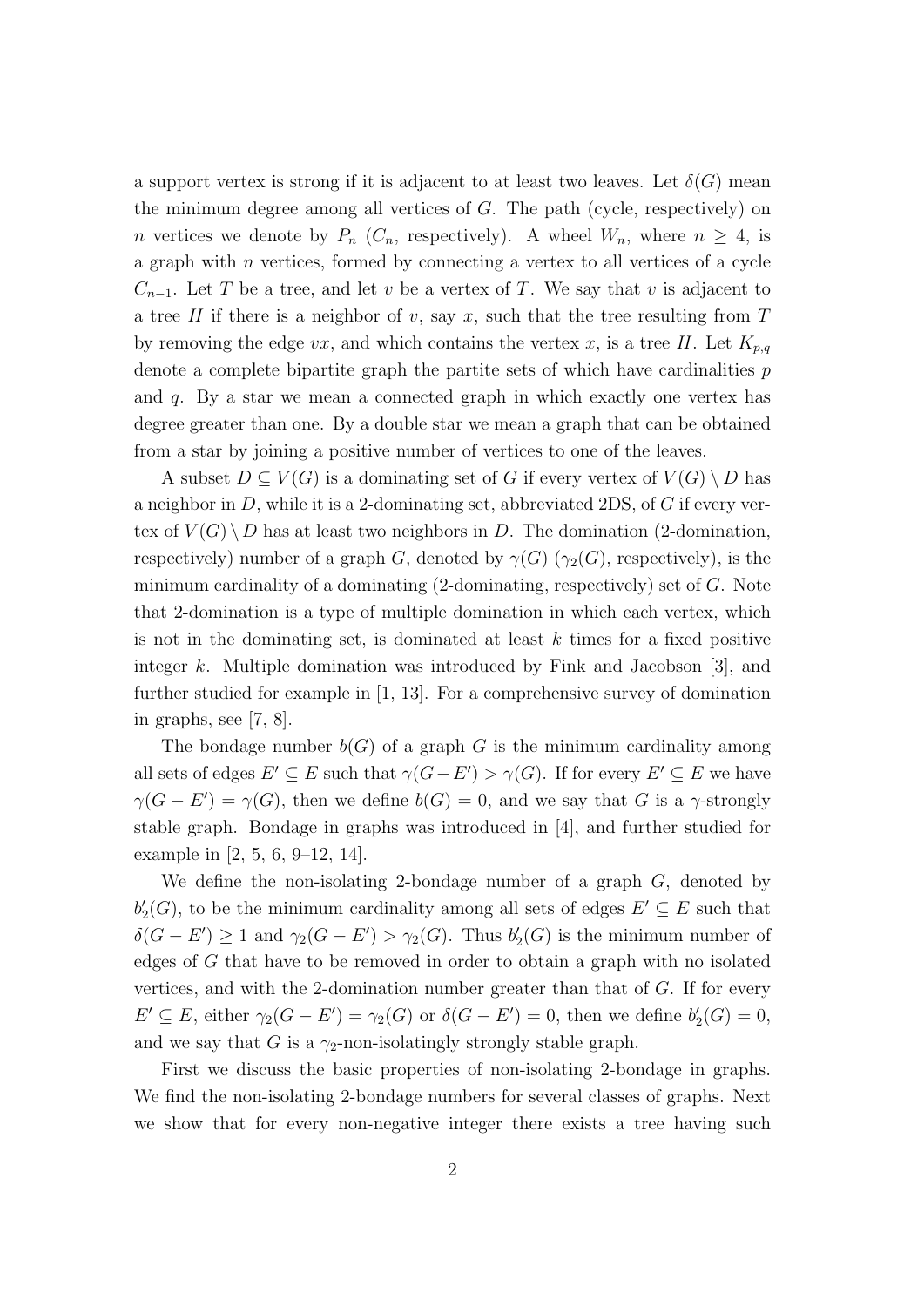non-isolating 2-bondage number. Finally, we characterize all  $\gamma_2$ -non-isolatingly strongly stable trees.

## **2 Results**

We begin with the following observations.

**Observation 1** *Every leaf of a graph G is in every*  $\gamma_2(G)$ *-set.* 

**Observation 2** *If*  $H \subseteq G$  *and*  $V(H) = V(G)$ *, then*  $\gamma_2(H) \geq \gamma_2(G)$ *.* 

**Observation 3** *For every positive integer n we have*  $\gamma_2(K_n) = \min\{2, n\}$ *.* 

**Observation 4** *If n is a positive integer, then*  $\gamma_2(P_n) = \lfloor n/2 \rfloor + 1$ *.* 

**Observation 5** *For every integer*  $n \geq 3$  *we have*  $\gamma_2(C_n) = \lfloor (n+1)/2 \rfloor$ *.* 

**Observation 6** *For every integer*  $n \geq 4$  *we have* 

$$
\gamma_2(W_n) = \begin{cases} 2 & \text{if } n = 4, 5; \\ \lfloor (n+1)/3 \rfloor + 1 & \text{if } n \ge 6. \end{cases}
$$

**Observation 7** *Let p and q be positive integers such that*  $p \leq q$ *. Then* 

$$
\gamma_2(K_{p,q}) = \begin{cases} \max\{q, 2\} & \text{if } p = 1; \\ \min\{p, 4\} & \text{if } p \ge 2. \end{cases}
$$

Since the definition of the non-isolating 2-bondage does not allow isolated vertices in the searched subgraphs of a given graph, in this paper, we do not consider removing edges that produces an isolated vertex.

First we find the non-isolating 2-bondage numbers of complete graphs.

**Remark 8** *For every positive integer n we have*

$$
b'_2(K_n) = \begin{cases} 0 & \text{if } n = 1, 2, 3; \\ \lfloor 2n/3 \rfloor & otherwise. \end{cases}
$$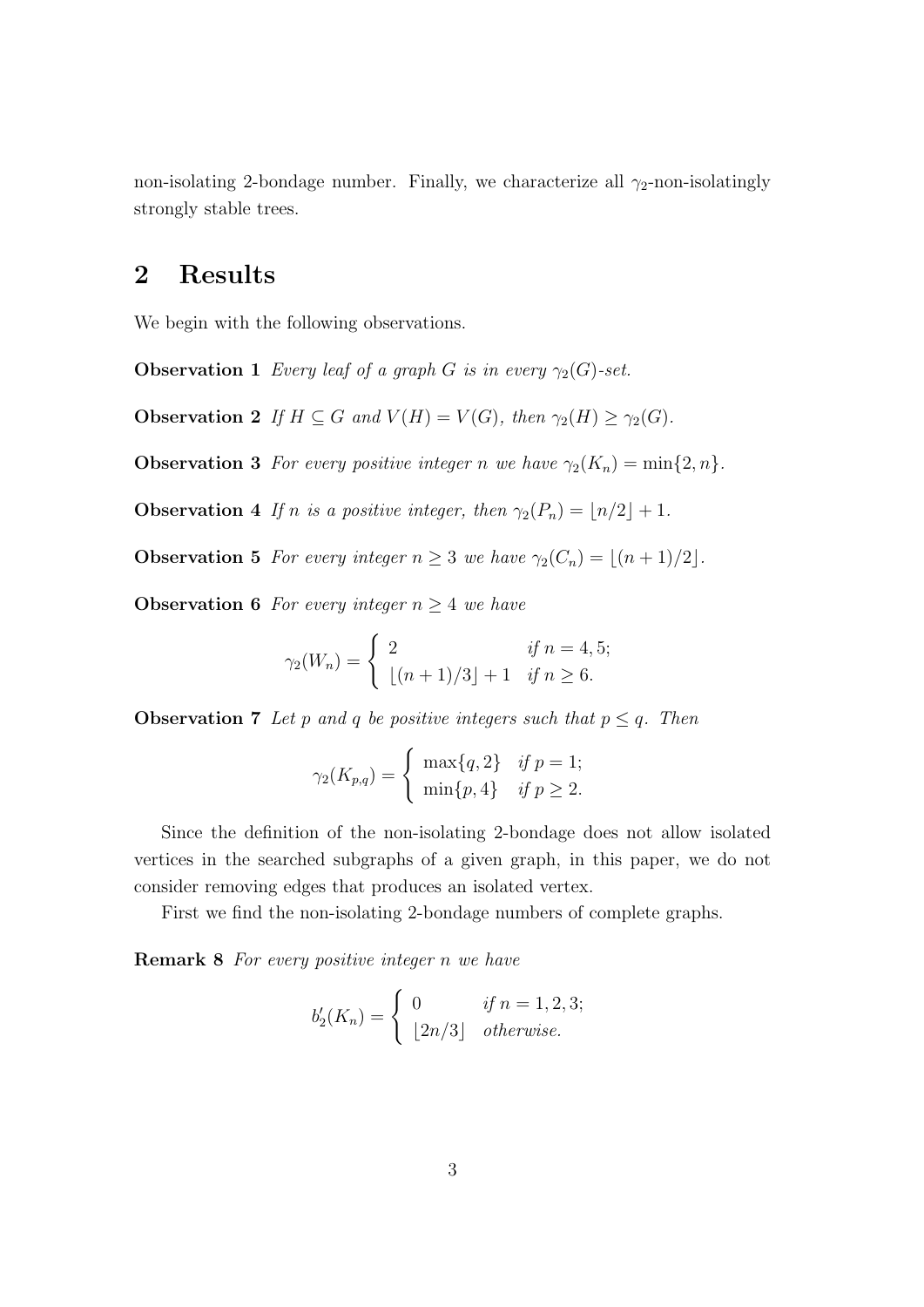**Proof.** Of course,  $b'_{2}(K_{1}) = 0$ ,  $b'_{2}(K_{2}) = 0$ , and  $b'_{2}(K_{3}) = 0$ . Now assume that  $n \geq 4$ . Let  $E(K_n) = \{v_1, v_2, \ldots, v_n\}$ . Let *G* be a graph with at least two vertices. Let us observe that  $\gamma_2(G) = 2$  if and only if *G* has two vertices which are both adjacent to every vertex other than they. Let  $E' \subseteq E(K_n)$ . Let us observe that  $\gamma_2(K_n - E') > 2$  if and only if at most one vertex of  $K_n$  is not incident to any edge of  $E'$ , and every edge of  $E'$  is adjacent to some other edge of  $E'$ . We want to choose a smallest set  $E' \subseteq E(K_n)$  satisfying the condition above while  $\delta(K_n - E') \geq 1$ . Let us observe that the most efficient way of choosing edges of  $K_n$  is to choose for example edges  $v_1v_2, v_2v_3, v_4v_5, v_5v_6$ , and so on. In this way no vertex becomes isolated. Let *k* be a positive integer.

If  $n = 3k$ , then we remove 2k edges. Thus  $b'_{2}(K_{3k}) = 2k = \lfloor 2n/3 \rfloor$ . If  $n = 3k+1$ , then we also remove 2k edges as one vertex can remain universal. We have  $b'_2(K_{3k+1}) = 2k = \lfloor 2k + 2/3 \rfloor = \lfloor 2(3k+1)/3 \rfloor = \lfloor 2n/3 \rfloor$ . Now assume that  $n = 3k + 2$ . If we remove the edges  $v_1v_2, v_2v_3, v_4v_5, v_5v_6, \ldots, v_{2k-2}v_{2k-1}, v_{2k-1}v_{2k}$ then the vertices  $v_{3k+1}$  and  $v_{3k+2}$  remain universal. Therefore  $b'_2(K_{3k+2}) > 2k$ . Let us observe that removing the edges  $v_1v_2, v_2v_3, v_4v_5, v_5v_6, \ldots, v_{2k-2}v_{2k-1}, v_{2k-1}v_{2k}$  $v_{2k}v_{2k+1}$  increases the 2-domination number. This implies that  $b'_{2}(K_{3k+2}) = 2k$  $+1 = |2k + 4/3| = |2(3k + 2)/3| = |2n/3|$ .

Now we calculate the non-isolating 2-bondage numbers of paths.

**Remark 9** *If n is a positive integer, then*

$$
b_2'(P_n) = \begin{cases} 0 & \text{for } n = 1, 2, 3; \\ 1 & \text{for } n \ge 4. \end{cases}
$$

Now we investigate the non-isolating 2-bondage in cycles.

**Remark 10** *For every integer*  $n \geq 3$  *we have* 

$$
b'_2(C_n) = \begin{cases} 0 & \text{if } n = 3; \\ 1 & \text{if } n \text{ is even}; \\ 2 & \text{otherwise}. \end{cases}
$$

Now we calculate the non-isolating 2-bondage numbers of wheels.

**Remark 11** *For every integer*  $n \geq 4$  *we have* 

$$
b'_2(W_n) = \begin{cases} 1 & \text{if } n = 5; \\ 2 & \text{if } n \neq 3k + 2; \\ 3 & \text{otherwise.} \end{cases}
$$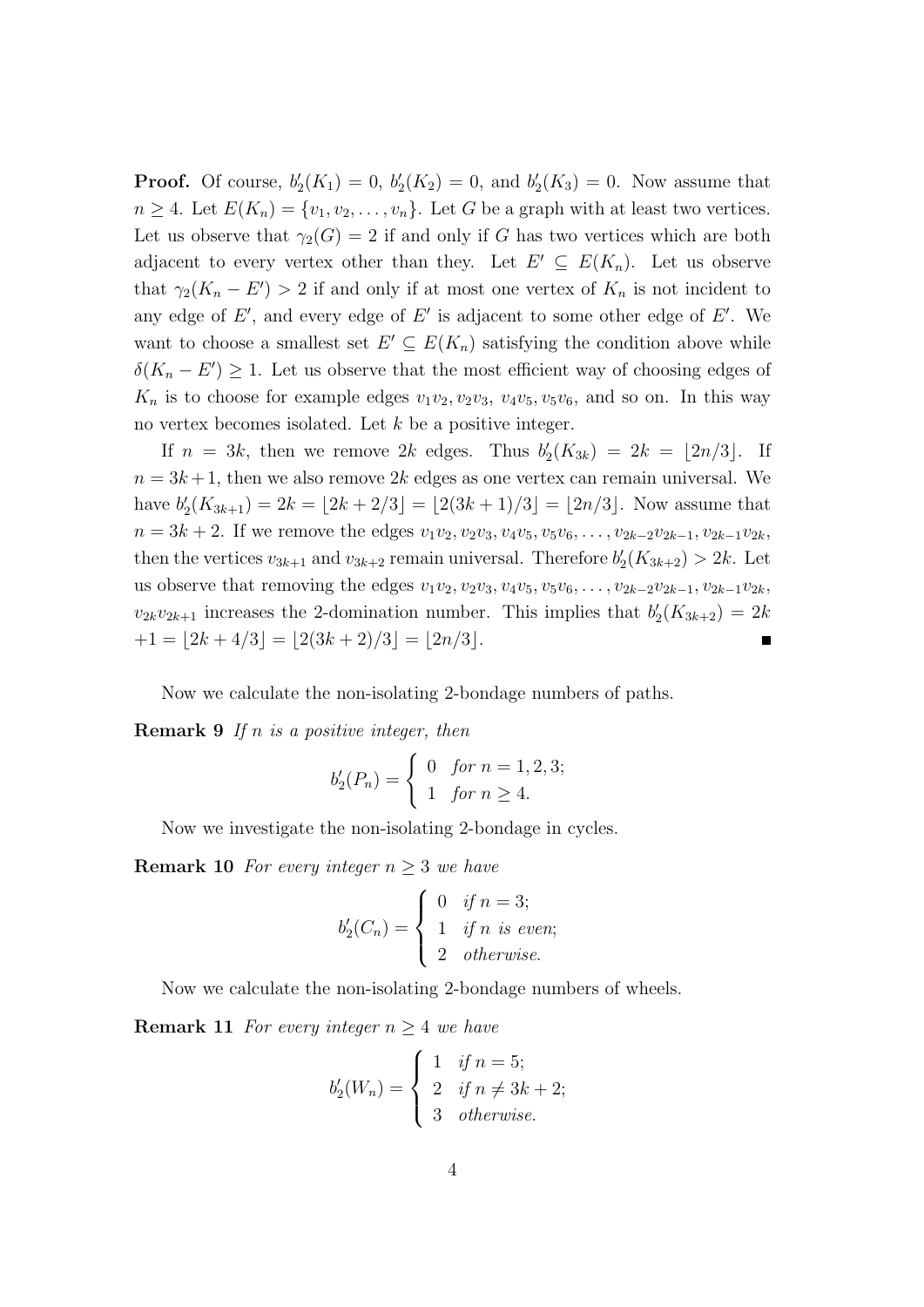**Proof.** Let  $E(W_n) = \{v_1v_2, v_1v_3, \ldots, v_1v_n, v_2v_3, v_3v_4, \ldots, v_{n-1}v_n, v_nv_2\}$ . Since  $W_4 = K_4$ , by Remark 8 we get  $b'_2(W_4) = b'_2(K_4) = [8/3] = 2$ . By Observation 6 we have  $\gamma_2(W_5) = 2$ . Let us observe that  $\gamma_2(W_5 - v_2v_3) = 3 > 2 = \gamma_2(W_5)$ . Thus  $b'_2(W_5) = 1$ . Now us assume that  $n \geq 6$ . If we remove an edge incident with  $v_1$ , say  $v_1v_2$ , then we get  $\gamma_2(W_n - v_1v_2) = \gamma_2(W_n)$  as we can construct a  $\gamma_2(W_n)$ -set that contains the vertices  $v_1$  and  $v_2$ ; such set is also a 2DS of the graph  $W_n - v_1 v_2$ . If we remove an edge non-incident with  $v_1$ , say  $v_2 v_3$ , then we get  $\gamma_2(W_n - v_2 v_3) = \gamma_2(W_n)$  as we can construct a  $\gamma_2(W_n)$ -set that does not contain the vertices  $v_2$  and  $v_3$ ; such set is also a 2DS of the graph  $W_n - v_2v_3$ . This implies that  $b'_2(W_n) = 0$  or  $b'_2(W_n) \geq 2$ . First assume that  $n = 3k$  or  $n = 3k + 1$ . Let us remove the edges  $v_{n-1}v_n$  and  $v_nv_2$ . We find a relation between the numbers  $\gamma_2(W_n - v_{n-1}v_n - v_nv_2)$  and  $\gamma_2(W_{n-1})$ . Let D be any  $\gamma_2(W_n - v_{n-1}v_n - v_nv_2)$ set. By Observation 1 we have  $v_n \in D$ . Let us observe that  $D \setminus \{v_n\}$  is a 2DS of the graph  $W_{n-1}$ . Therefore  $\gamma_2(W_{n-1}) \leq \gamma_2(W_n - v_{n-1}v_n - v_nv_2) - 1$ . Using Observation 6 we get  $\gamma_2(W_n - v_{n-1}v_n - v_nv_2) \geq \gamma_2(W_{n-1}) + 1 = \lfloor n/3 \rfloor + 2$  $= \lfloor (n+1)/3 \rfloor + 2 > \lfloor (n+1)/3 \rfloor + 1 = \gamma_2(W_n)$ . Therefore  $b'_2(W_n) = 2$  if  $n = 3k$ or  $n = 3k + 1$ . Now assume that  $n = 3k + 2$ . It is not difficult to verify that now removing any two edges does not increase the 2-domination number. This implies that  $b'_2(W_n) = 0$  or  $b'_2(W_n) \ge 3$ . Let us remove the edges  $v_{n-2}v_{n-1}, v_{n-1}v_n$ , and  $v_n v_2$ . We find a relation between the numbers  $\gamma_2(W_n - v_{n-2}v_{n-1} - v_{n-1}v_n)$  $-v_n v_2$ ) and  $\gamma_2(W_{n-2})$ . Let D be any  $\gamma_2(W_n - v_{n-2}v_{n-1} - v_{n-1}v_n - v_nv_2)$ -set. By Observation 1 we have  $v_{n-1}, v_n \in D$ . Let us observe that  $D \setminus \{v_{n-1}, v_n\}$  is a 2DS of the graph  $W_{n-2}$ . Therefore  $\gamma_2(W_{n-2}) \leq \gamma_2(W_n - v_{n-2}v_{n-1} - v_{n-1}v_n - v_nv_2) - 2$ . Now we get  $\gamma_2(W_n - v_{n-2}v_{n-1} - v_{n-1}v_n - v_nv_2) \geq \gamma_2(W_{n-2}) + 2 = \lfloor (n-1)/3 \rfloor + 3$  $= \lfloor (n+2)/3 \rfloor + 2 > \lfloor (n+1)/3 \rfloor + 1 = \gamma_2(W_n)$ . Therefore  $b'_2(W_n) = 3$  if  $n = 3k+2$ .

Now we investigate the non-isolating 2-bondage in complete bipartite graphs.

**Remark 12** *Let p and q be positive integers such that*  $p \leq q$ *. Then* 

$$
b'_2(K_{p,q}) = \begin{cases} 3 & \text{if } p = q = 3; \\ 5 & \text{if } p = q = 4; \\ p-1 & \text{otherwise.} \end{cases}
$$

**Proof.** Let  $E(K_{p,q}) = \{a_i b_j : 1 \le i \le p \text{ and } 1 \le j \le q\}$ . If  $p = 1$ , then obviously  $b'_{2}(K_{p,q}) = 0 = p-1$  as removing an edge gives us an isolated vertex. Now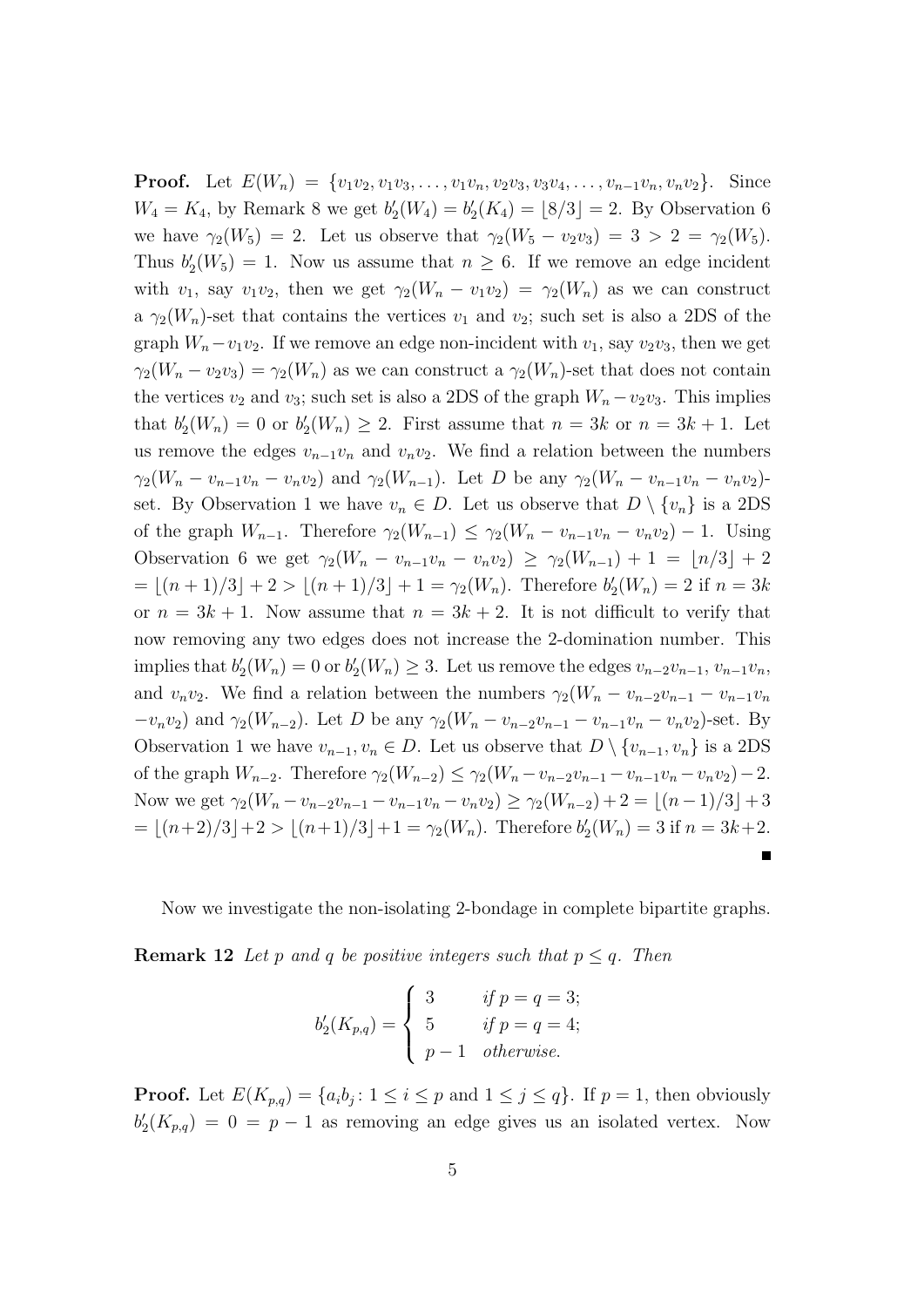assume that  $p = 2$ . By Observation 7 we have  $\gamma_2(K_{2,q}) = 2$ . Let us observe that  $\gamma_2(K_{2,q}-a_1b_1)=3$  as the vertex  $b_1$  has to belong to every 2DS of the graph  $K_{2,q} - a_1b_1$ . Thus  $b'_2(K_{2,q}) = 1 = p - 1$ .

Now let us assume that  $p = 3$ . By Observation 7 we have  $\gamma_2(K_{3,q}) = 3$ . Let us observe that removing one edge does not increase the 2-domination number. This implies that  $b'_2(K_{3,q}) = 0$  or  $b'_2(K_{3,q}) \geq 2$ . If  $q = 3$ , then it is easy to verify that removing any two edges does not increase the 2-domination number. This implies that  $b'_2(K_{3,3}) = 0$  or  $b'_2(K_{3,q}) \geq 3$ . Let us observe that  $\gamma_2(K_{3,3} - a_1 b_1)$  $-a_1b_2 - a_2b_1$  = 4 > 3 = *γ*<sub>2</sub>(*K*<sub>3*,*3</sub>). Therefore *b*<sup>'</sup><sub>2</sub>(*K*<sub>3*,*3</sub>) = 3. Now assume that  $q \geq 4$ . We have  $\gamma_2(K_{3,q} - a_1b_1 - a_2b_1) = 4$  as the vertex  $b_1$  has to belong to every 2DS of the graph  $K_{3,q} - a_1b_1 - a_2b_1$ . Thus  $b'_2(K_{3,q}) = 2$  if  $q \ge 4$ .

Now assume that  $p \geq 4$ . By Observation 7 we have  $\gamma_2(K_{p,q}) = 4$ . If  $q = 4$ , then it is not difficult to verify that removing any four edges does not increase the 2-domination number. This implies that  $b'_2(K_{4,4}) = 0$  or  $b'_2(K_{4,4}) \geq 5$ . We have  $\gamma_2(K_{4,4} - a_1b_1 - a_1b_2 - a_1b_3 - a_2b_1 - a_3b_1) = 5$  as the vertices  $a_1$  and  $b_1$  have to belong to every 2DS of the graph  $K_{4,4} - a_1b_1 - a_1b_2 - a_1b_3 - a_2b_1 - a_3b_1$ . Thus  $b'_{2}(K_{4,4}) = 5$ . Now assume that  $q \geq 5$ . Let us observe that removing any  $p-2$ edges does not increase the 2-domination number. This implies that  $b'_{2}(K_{p,q}) = 0$ or  $b'_2(K_{p,q}) \ge p-1$ . We have  $\gamma_2(K_{p,q} - a_1b_1 - a_2b_1 - \ldots - a_{p-1}b_1) = 5$  as the vertex *b*<sub>1</sub> has to belong to every 2DS of the graph  $K_{p,q} - a_1b_1 - a_2b_1 - \ldots - a_{p-1}b_1$ . Therefore  $b'_2(K_{p,q}) = p - 1$  if  $p \ge 4$  and  $q \ge 5$ .  $\blacksquare$ 

A paired dominating set of a graph *G* is a dominating set of vertices whose induced subgraph has a perfect matching. The paired domination number of *G*, denoted by  $\gamma_p(G)$ , is the minimum cardinality of a paired dominating set of *G*. The paired bondage number, denoted by  $b_p(G)$ , is the minimum cardinality among all sets of edges  $E' \subseteq E$  such that  $\delta(G - E') \geq 1$  and  $\gamma_p(G - E') > \gamma_p(G)$ . If for every  $E' \subseteq E$ , either  $\gamma_p(G - E') = \gamma_p(G)$  or  $\delta(G - E') = 0$ , then we define  $b_p(G) = 0$ , and we say that *G* is a  $\gamma_p$ -strongly stable graph. Raczek [11] observed that if  $H \subseteq G$ , then  $b_p(H) \leq b_p(G)$ . Let us observe that no inequality of such type is true for the non-isolating 2-bondage. Consider the complete bipartite graphs  $K_{3,3}$ ,  $K_{3,5}$ , and  $K_{4,5}$ . Of course,  $K_{3,3} \subseteq K_{3,5} \subseteq K_{4,5}$ . Using Remark 12 we get  $b'_2(K_{3,3}) = 3 > 2 = b'_2(K_{3,5}) < 3 = b'_2(K_{4,5}).$ 

The authors of [4] proved that the bondage number of any tree is either one or two. Let us observe that for every non-negative integer there exists a tree having such non-isolating 2-bondage number. For positive integers  $k$  consider trees  $T_k$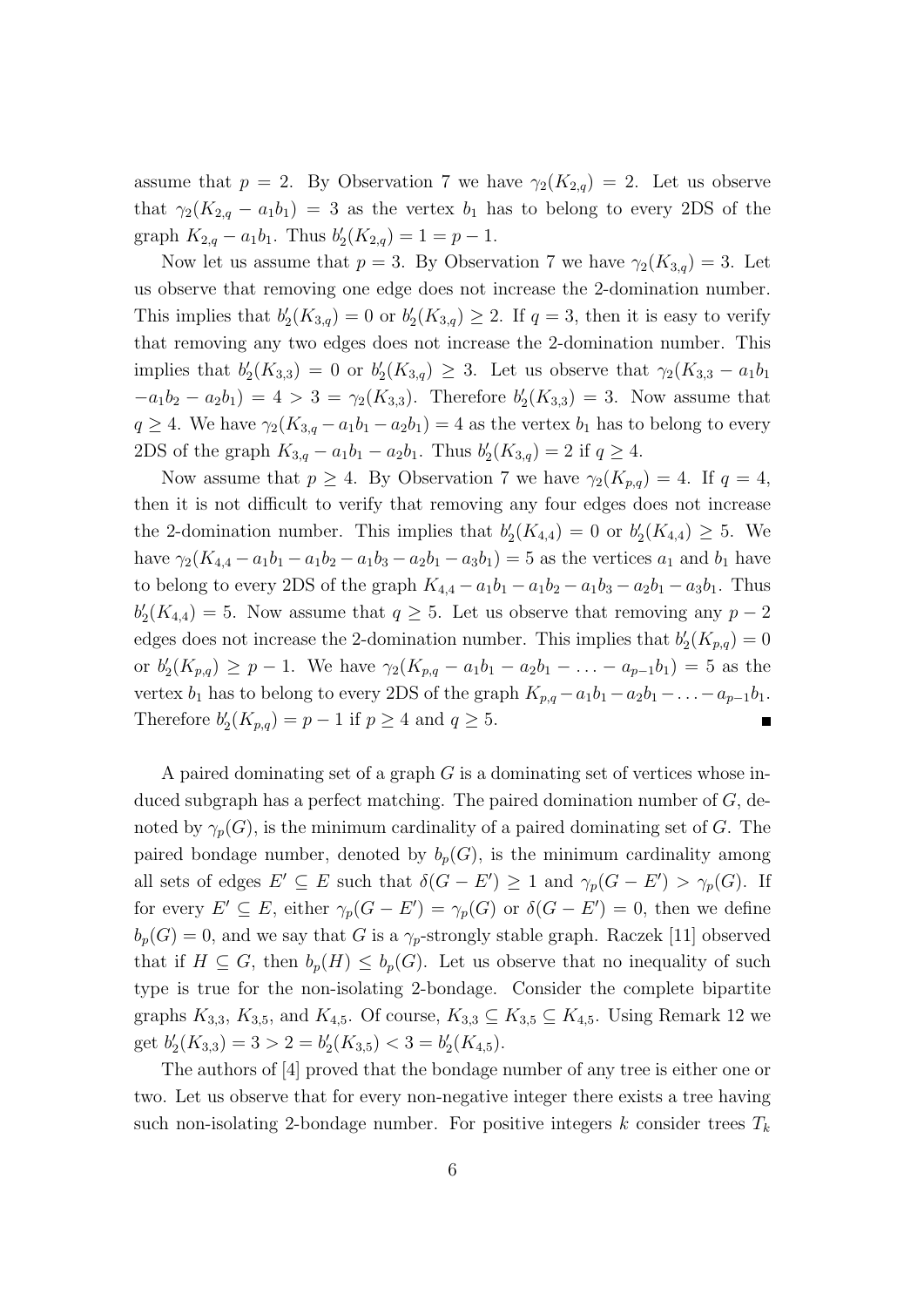of the form presented in Figure 1. It is not difficult to verify that  $b'_2(T_k) = k - 1$ .



Figure 1: A tree  $T_k$  having  $5k+1$  vertices

Hartnell and Rall [5] characterized all trees with bondage number equaling two. We characterize all trees with the non-isolating 2-bondage number equaling zero, that is, all  $\gamma_2$ -non-isolatingly strongly stable trees.

We have the following property of  $\gamma_2$ -non-isolatingly strongly stable trees.

**Lemma 13** Let  $T$  be a tree with  $b'_2(T) = 0$ , and let  $x$  be a vertex of  $T$  which is *neither a leaf nor a support vertex. Then*  $\gamma_2(T) = \gamma_2(T - x) + 1$ .

**Proof.** The neighbors of *x* we denote by  $y_1, y_2, \ldots, y_k$ . Let  $T_i$  mean the component of  $T - x$  which contains the vertex  $y_i$ . Let  $E_0 = \{xy_i : 3 \leq i \leq k\}$ ,  $E_1 = E_0 \cup \{xy_2\}$ , and  $E_2 = E_0 \cup \{xy_1\}$ . Since  $b'_2(T) = 0$ , we have  $\gamma_2(T)$  $= \gamma_2(T - E_0) = \gamma_2(T - E_1) = \gamma_2(T - E_2)$ . By  $T'_i$  we denote the component of *T* − *E*<sub>*i*</sub> which contains the vertex *x*. For  $i = 1, 2$ , let  $D'_i$  be any  $\gamma_2(T'_i)$ -set. By Observation 1 we have  $x \in D'_i$ . It is easy to observe that  $D'_1 \cup D'_2$  is a 2DS of the tree  $T'_{0}$ . Thus  $\gamma_{2}(T'_{0}) \leq \gamma_{2}(T'_{1}) + \gamma_{2}(T'_{2}) - 1$ . Now let  $D_{1}$  be any  $\gamma_{2}(T_{1})$ -set. Of course,  $D_1 \cup \{x\}$  is a 2DS of the tree  $T'_1$ . Thus  $\gamma_2(T'_1) \leq \gamma_2(T_1) + 1$ . Suppose that  $\gamma_2(T_1') < \gamma_2(T_1) + 1$ . Now we get  $\gamma_2(T) = \gamma_2(T - E_0) = \gamma_2(T_0') + \gamma_2(T_3)$  $+\gamma_2(T_4) + \ldots + \gamma_2(T_k) \leq \gamma_2(T_1') + \gamma_2(T_2') - 1 + \gamma_2(T_3) + \gamma_2(T_4) + \ldots + \gamma_2(T_k)$  $< \gamma_2(T_1) + \gamma_2(T_2') + \gamma_2(T_3) + \gamma_2(T_4) + \ldots + \gamma_2(T_k) = \gamma_2(T - E_2) = \gamma_2(T)$ , a contradiction. Therefore  $\gamma_2(T_1') = \gamma_2(T_1) + 1$ . Now we get  $\gamma_2(T) = \gamma_2(T - E_1) = \gamma_2(T_1')$  $+\gamma_2(T_2)+\gamma_2(T_3)+\ldots+\gamma_2(T_k) = \gamma_2(T_1)+\gamma_2(T_2)+\ldots+\gamma_2(T_k)+1 = \gamma_2(T-x)+1.$  $\blacksquare$ 

We have the following sufficient condition for that a subtree of a  $\gamma_2$ -nonisolatingly strongly stable tree is also  $\gamma_2$ -non-isolatingly strongly stable.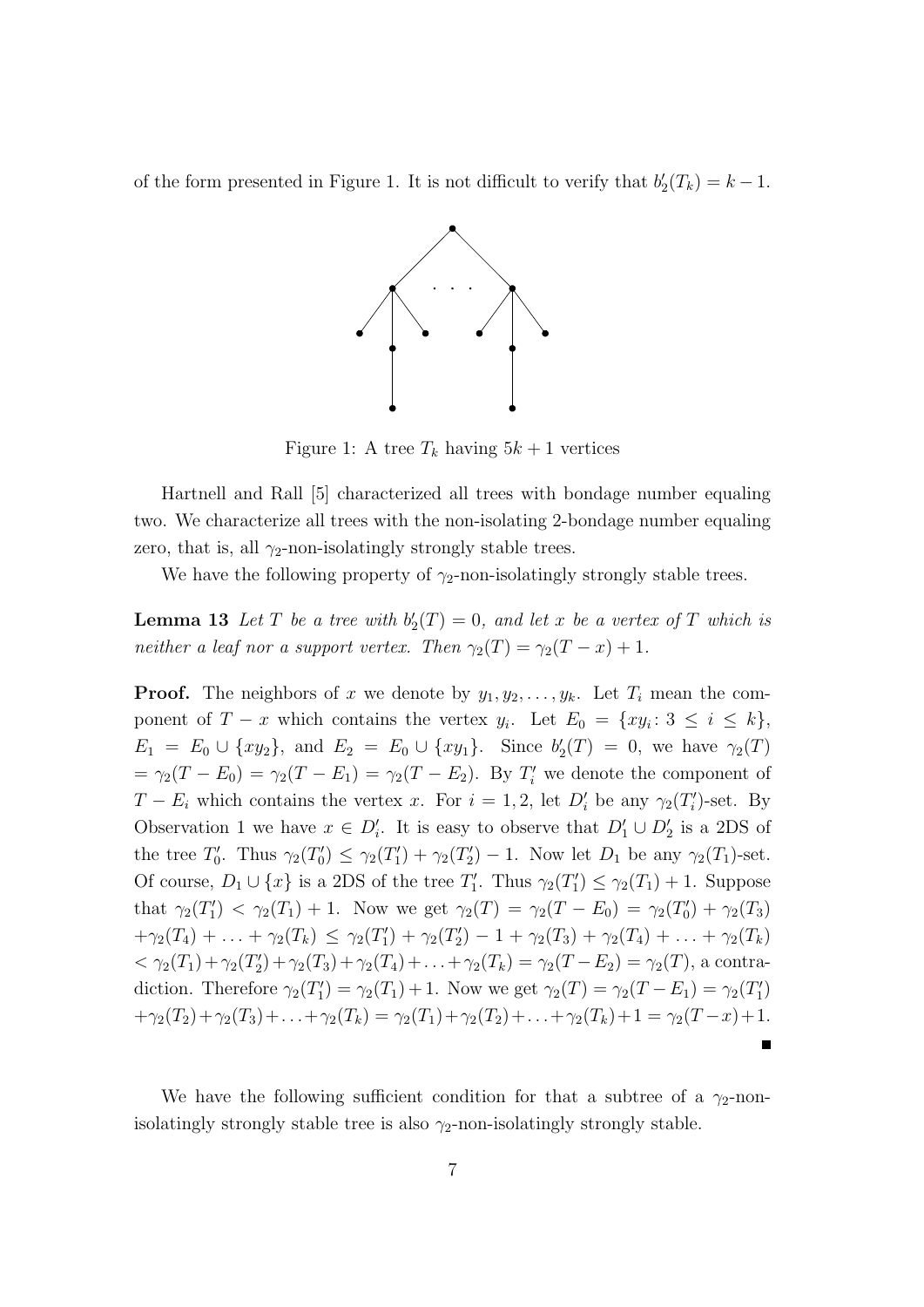**Lemma 14** *Let*  $T$  *be a*  $\gamma_2$ -non-isolatingly strongly stable tree. Assume that  $T'$  $\neq K_1$  *is a subtree of*  $T$  *such that*  $T - T'$  *has no isolated vertices. Then*  $b'_2(T') = 0$ *.* 

**Proof.** Let *E*<sup>1</sup> mean the minimum subset of the set of edges of *T* such that *T ′* is a component of  $T - E_1$ . Now let  $E'$  be a subset of the set of edges of  $T'$  such that  $\delta(T'-E') \geq 1$ . The assumption  $b'_{2}(T) = 0$  implies that  $\gamma_{2}(T - E_{1} - E') = \gamma_{2}(T)$ . We have  $T - E_1 - E' = T' - E' \cup (T - T')$ , and consequently,  $\gamma_2(T - E_1 - E')$  $=\gamma_2(T'-E')+\gamma_2(T-T')$ . Now we get  $\gamma_2(T'-E')=\gamma_2(T-E_1-E')-\gamma_2(T-T')$  $= \gamma_2(T) - \gamma_2(T) + \gamma_2(T') = \gamma_2(T')$ . This implies that  $b'_2(T') = 0$ .

Now we prove that attaching a path *P*<sup>3</sup> by joining it through the support vertex increases the 2-domination number of any graph by two.

**Lemma 15** *Let G be a graph, and let H obtained from G by attaching a path P*<sup>3</sup> *by joining the support vertex to any vertex of <i>G*. Then  $\gamma_2(H) = \gamma_2(G) + 2$ .

**Proof.** Let  $v_1v_2v_3$  mean the attached path. Let *D'* be any  $\gamma_2(G)$ -set. It is easy to see that  $D' \cup \{v_1, v_3\}$  is a 2DS of the graph *H*. Thus  $\gamma_2(H) \leq \gamma_2(G) + 2$ . Now let us observe that there exists a  $\gamma_2(H)$ -set that does not contain the vertex  $v_2$ . Let *D* be such a set. By Observation 1 we have  $v_1, v_3 \in D$ . Observe that  $D \setminus \{v_1, v_3\}$ is a 2DS of the graph *G*. Therefore  $\gamma_2(G) \leq \gamma_2(H) - 2$ . This implies that  $\gamma_2(H) = \gamma_2(G) + 2.$ 

Now we need to define trees  $G_1$  and  $G_2$ , see Figure 2. The tree  $G_1$  is a star  $K_{1,3}$ and the tree  $G_2$  is a double star with five vertices.



Figure 2: The trees  $G_1$  and  $G_2$ 

For the purpose of characterizing all  $\gamma_2$ -non-isolatingly strongly stable trees, that is, all trees *T* such that for every  $E' \subseteq E$ , either  $\gamma_2(T - E') = \gamma_2(T)$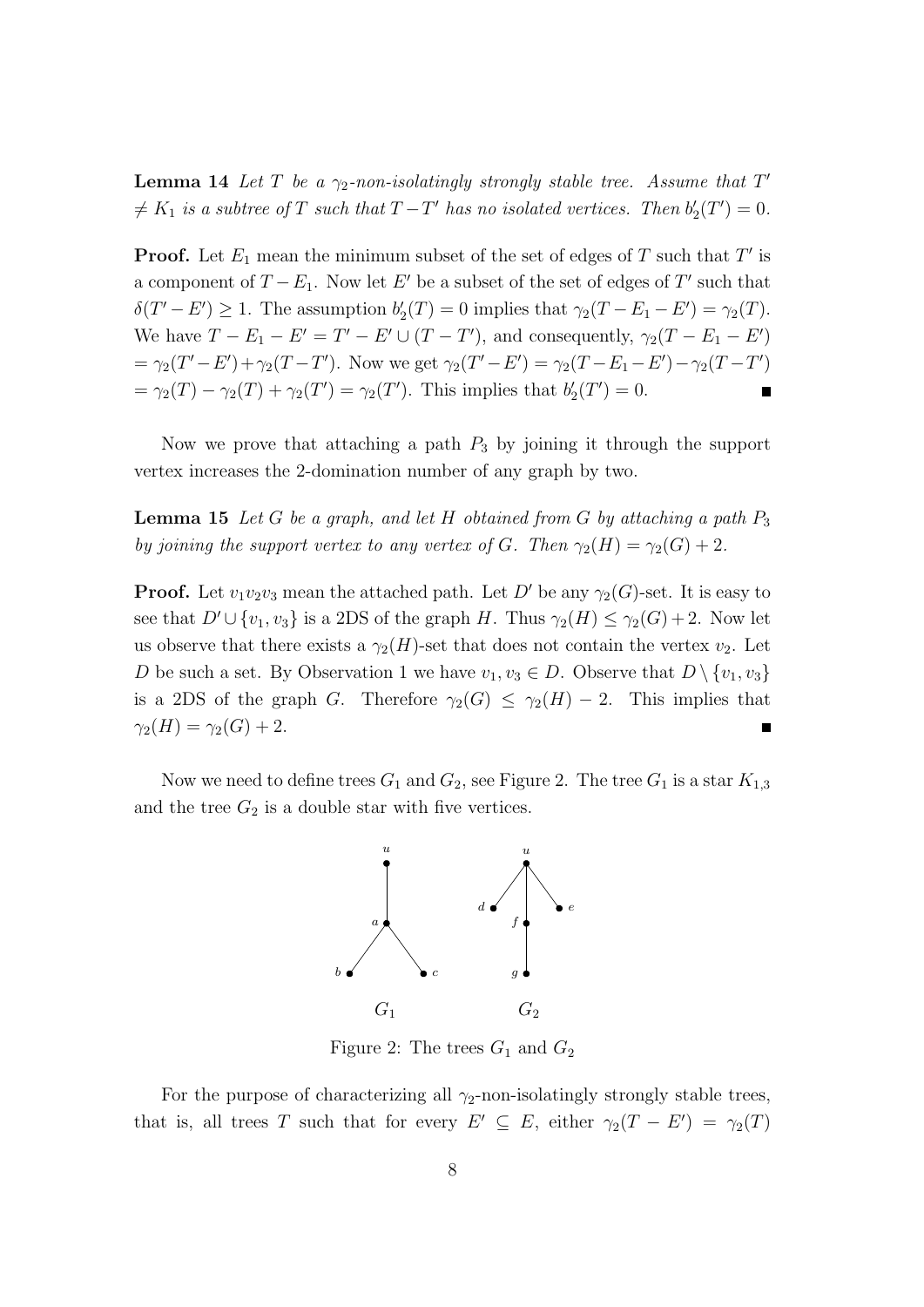or  $\delta(T - E') = 0$ , we introduce a family  $\mathcal T$  of trees  $T = T_k$  that can be obtained as follows. Let  $T_1 \in \{P_1, P_2, P_3\}$ . If *k* is a positive integer, then  $T_{k+1}$  can be obtained recursively from  $T_k$  by one of the following operations.

- Operation  $\mathcal{O}_1$ : Attach a vertex by joining it to a strong support vertex of  $T_k$ .
- Operation  $\mathcal{O}_2$ : Attach a path  $P_3$  by joining the support vertex to a leaf of  $T_k \neq P_3$  the neighbor of which has degree at most two.
- Operation  $\mathcal{O}_3$ : Attach a path  $P_3$  by joining the support vertex to a vertex of  $T_k$  which is not a leaf.
- Operation  $\mathcal{O}_4$ : Let *x* mean a vertex of  $T_k$  adjacent to a tree  $G_1$  through the vertex *u*. Remove that tree  $G_1$  and attach a tree  $G_2$  by joining the vertex *u* to the vertex *x*.
- Operation  $\mathcal{O}_5$ : Attach a path  $P_3$  by joining the support vertex to a leaf of  $T_k$  the neighbor of which is adjacent to at least three leaves.

Now we characterize all  $\gamma_2$ -non-isolatingly strongly stable trees.

**Theorem 16** *Let T be a tree. Then*  $b'_2(T) = 0$  *if and only if*  $T \in \mathcal{T}$ *.* 

**Proof.** Let *T* be a tree of the family  $\mathcal{T}$ . We use the induction on the number  $k$ of operations performed to construct the tree *T*. If  $T = P_1$ , then obviously  $b'_{2}(T) = 0$ . If  $T = P_{2}$ , then also  $b'_{2}(T) = 0$  as removing the edge gives us isolated vertices. Similarly,  $b'_2(P_3) = 0$ . Let  $k \geq 2$  be an integer. Assume that the result is true for every tree  $T' = T_k$  of the family  $\mathcal T$  constructed by  $k-1$  operations. Let  $T = T_{k+1}$  be a tree of the family  $T$  constructed by *k* operations.

First assume that *T* is obtained from  $T'$  by operation  $\mathcal{O}_1$ . Let *x* mean the attached vertex, and let *y* mean its neighbor. Let *D* be any  $\gamma_2(T)$ -set. By Observation 1 we have  $x \in D$ . Let us observe that  $D \setminus \{x\}$  is a 2DS of the tree  $T'$ as the vertex *y* has at least two neighbors in  $D \setminus \{x\}$ . Therefore  $\gamma_2(T') \leq \gamma_2(T) - 1$ . Now let *E'* be a subset of the set of edges of *T* such that  $\delta(T - E') \geq 1$ . Since x is a leaf of *T*, we have  $xy \notin E'$ . The assumption  $b'_{2}(T') = 0$  implies that  $\gamma_2(T'-E') = \gamma_2(T')$ . Let D' be any  $\gamma_2(T'-E')$ -set. Of course, D'  $\cup \{x\}$  is a 2DS of  $T - E'$ . Thus  $\gamma_2(T - E') \leq \gamma_2(T' - E') + 1$ . Now we get  $\gamma_2(T - E')$  $\leq \gamma_2(T'-E')+1=\gamma_2(T')+1\leq \gamma_2(T)$ . On the other hand, by Observation 2 we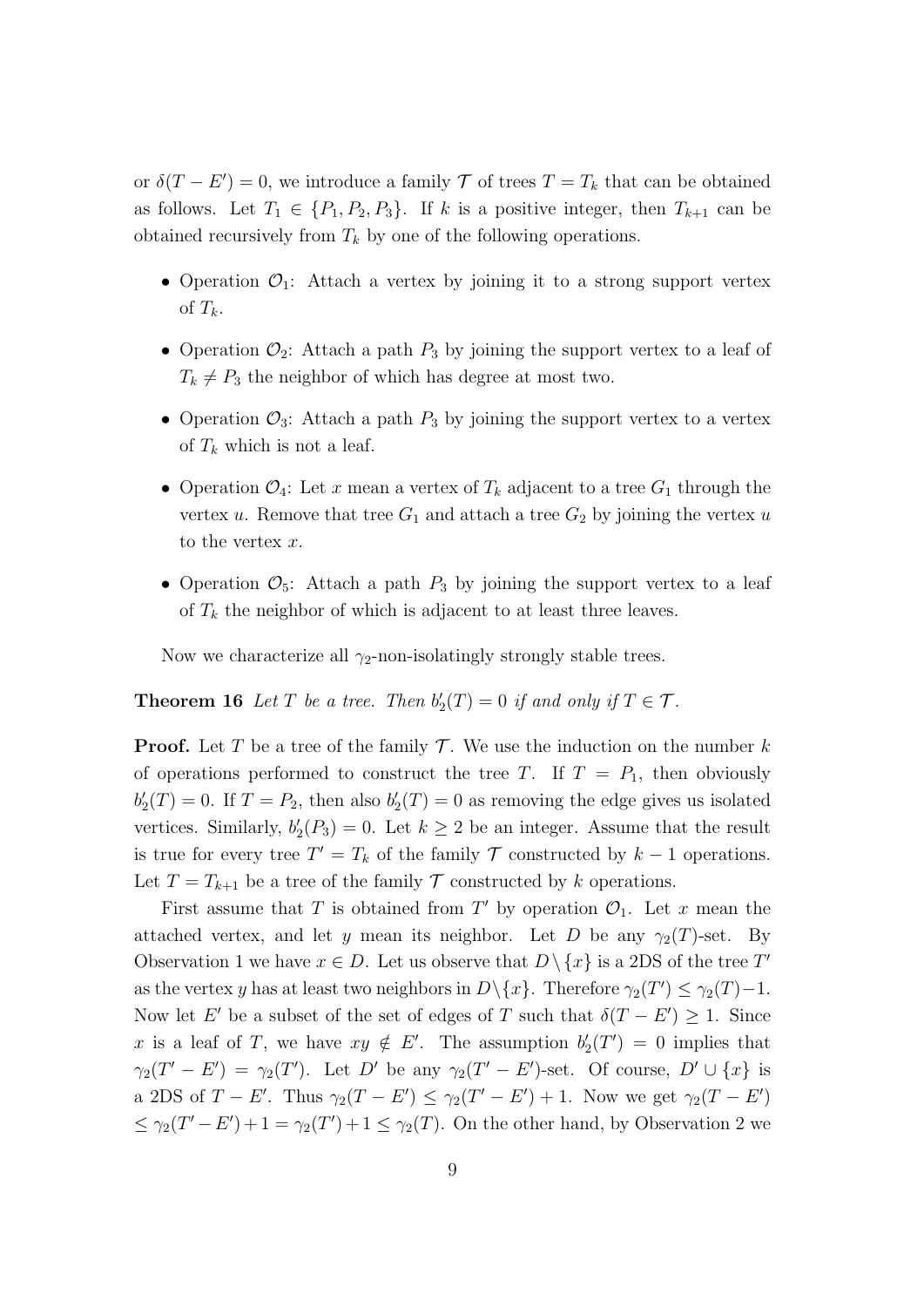have  $\gamma_2(T - E') \geq \gamma_2(T)$ . This implies that  $\gamma_2(T - E') = \gamma_2(T)$ , and consequently,  $b'_{2}(T) = 0.$ 

Now assume that *T* is obtained from  $T'$  by operation  $\mathcal{O}_2$ . The leaf to which is attached  $P_3$  we denote by  $x$ . Let  $y$  mean the neighbor of  $x$ . The attached path we denote by  $v_1v_2v_3$ . If  $d_T(y) = 1$ , then T' is a path  $P_2$ . It is not difficult to verify that  $b'_{2}(T) = 0$ . Now assume that  $d_{T}(y) = 2$ . The neighbor of *y* other than *x* we denote by *z*. Since  $T' \neq P_3$ , we have  $d_{T'}(z) \geq 2$ . Let *t* mean a neighbor of *z* other than *y*. By Lemma 15 we have  $\gamma_2(T) = \gamma_2(T') + 2$ . Let *E'* be a subset of the set of edges of *T* such that  $\delta(T - E') \geq 1$ . Since  $v_1$  and  $v_3$  are leaves of *T*, we have  $v_1v_2, v_2v_3 \notin E'$ . If  $xv_2 \in E'$ , then  $\gamma_2(T - E') = \gamma_2(P_3 \cup T' - (E' \setminus \{xv_2\}))$  $= \gamma_2(T' - (E' \setminus \{xv_2\})) + \gamma_2(P_3) = \gamma_2(T') + 2 = \gamma_2(T)$ . Now assume that  $xv_2 \notin E'$ . If  $xy \notin E'$ , then using Lemma 15 we get  $\gamma_2(T - E') = \gamma_2(T' - E') + 2$  $\gamma = \gamma_2(T') + 2 = \gamma_2(T)$ . Now assume that  $xy \in E'$ . By  $T'_y$  we denote the component of  $T' - (E' \setminus \{xy\})$  which contains the vertex *y*. Let us observe that  $T'_y \neq P_3$ . Suppose that  $T'_y = P_3$ . Let  $E'' = E' \setminus \{xy, zt\}$  and  $E''' = E'' \cup \{yz\}$ . Since  $b'_2(T') = 0$ , we have  $\gamma_2(T' - E'') = \gamma_2(T')$  and  $\gamma_2(T' - E''') = \gamma_2(T')$ . This implies that  $\gamma_2(T'-E'') = \gamma_2(T'-E'')$ . Let  $D'''$  be any  $\gamma_2(T'-E''')$ -set. By Observation 1 we have  $x, y, z \in D'''$ . Let us observe that  $D''' \setminus \{y\}$  is a 2DS of  $T' - E''$ . Consequently,  $\gamma_2(T'-E'') \leq \gamma_2(T'-E'')-1$ , a contradiction. Therefore  $T'_y \neq P_3$ . Since  $b'_2(T') = 0$ , we have  $\gamma_2(T' - (E' \setminus \{xy\}) - yz) = \gamma_2(T')$ . Let D' be any  $\gamma_2(T' - (E' \setminus \{xy\}) - yz)$ -set. By Observation 1 we have  $x, y \in D'$ . Let us observe that  $D' \cup \{v_1, v_3\}$  is a 2DS of  $T - E'$ . Thus  $\gamma_2(T - E') \leq \gamma_2(T' - (E' \setminus \{xy\}) - yz) + 2$ . We get  $\gamma_2(T - E') \leq \gamma_2(T' - (E' \setminus \{xy\}) - yz) + 2 = \gamma_2(T') + 2 = \gamma_2(T)$ . Now we conclude that  $\gamma_2(T - E') = \gamma_2(T)$ . This implies that  $b'_2(T) = 0$ .

Now assume that *T* is obtained from  $T'$  by operation  $\mathcal{O}_3$ . The vertex to which is attached  $P_3$  we denote by *x*. Let  $v_1v_2v_3$  mean the attached path. Let  $E'$  be a subset of the set of edges of *T* such that  $\delta(T - E') \geq 1$ . If  $xv_2 \in E'$ , then similarly as when considering the previous operation we get  $\gamma_2(T - E') \leq \gamma_2(T)$ . Now assume that  $xv_2 \notin E'$ . If the component of  $T - E'$  which contains the vertex  $x$ is not a star  $K_{1,3}$ , then similarly as when considering the previous operation we get  $\gamma_2(T - E') \leq \gamma_2(T)$ . Now assume that the component of  $T - E'$  which contains the vertex *x* is a star  $K_{1,3}$ . Let us observe that  $b'_2(T'-x) = 0$ . Suppose that  $b'_{2}(T'-x) > 0$ . This implies that there is a component of  $T'-x$ , say  $T_i$ , such that  $b'_{2}(T_{i}) > 0$ . Since *x* is not a leaf of *T*', the graph  $T' - T_{i}$  has no isolated vertices. By Lemma 14 we have  $b'_2(T_i) = 0$ , a contradiction. Therefore  $b'_2(T' - x) = 0$ . This implies that  $\gamma_2(T'-x-(E'\cap E(T'-x)))=\gamma_2(T'-x)$ . Let D' be any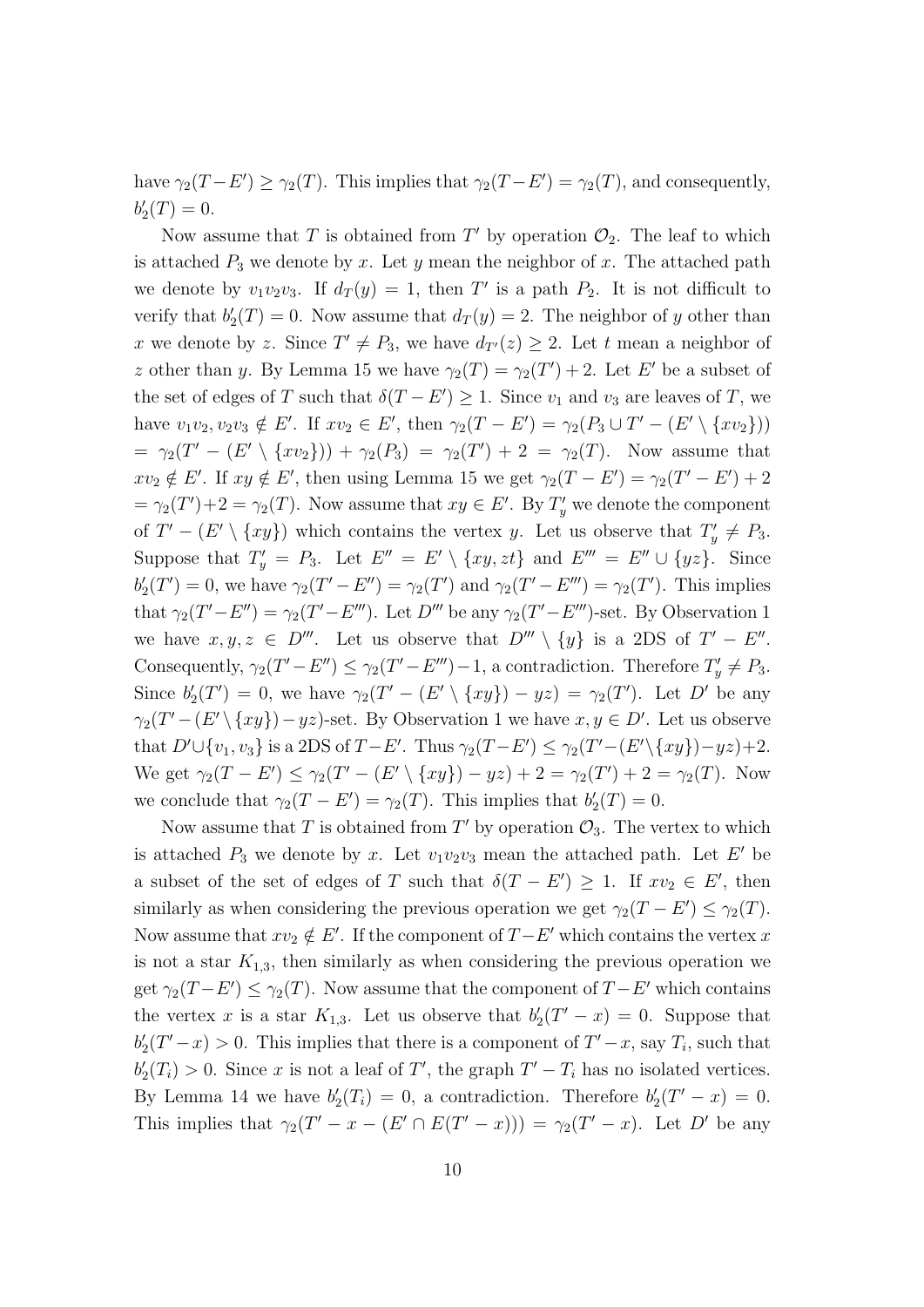$\gamma_2(T' - x - (E' \cap E(T' - x)))$ -set. It is easy to observe that  $D' \cup \{x, v_1, v_3\}$ is a 2DS of  $T - E'$ . Thus  $\gamma_2(T - E') \leq \gamma_2(T' - x - (E' \cap E(T' - x))) + 3$ . Using Lemmas 13 and 15 we get  $\gamma_2(T - E') \leq \gamma_2(T' - x - (E' \cap E(T' - x))) + 3$  $= \gamma_2(T' - x) + 3 = \gamma_2(T') + 2 = \gamma_2(T)$ . Now we conclude that  $\gamma_2(T - E') = \gamma_2(T)$ , and consequently,  $b'_{2}(T) = 0$ .

Now assume that *T* is obtained from *T'* by operation  $\mathcal{O}_4$ . Let us observe that there exists a  $\gamma_2(T)$ -set that contains the vertex *u*. Let *D* be such a set. By Observation 1 we have  $d, e, g \in D$ . The set *D* is minimal, thus  $f \notin D$ . Let us observe that  $D \cup \{b, c\} \setminus \{d, e, g\}$  is a 2DS of the tree *T'*. Therefore  $\gamma_2(T')$  $≤$  γ<sub>2</sub>(*T*)−1. Now let *E*<sup> $\prime$ </sup> be a subset of the set of edges of *T* such that  $δ(T−E') ≥ 1$ . Since *d*, *e*, and *g* are leaves of *T*, we have  $ud, ue, fg \notin E'$ . First assume that  $ux \in E'$ . The assumption  $b'_2(T') = 0$  implies that  $\gamma_2(T' - (E' \cap E(T'))) = \gamma_2(T')$ . We have  $\gamma_2(G_1) = 3$  and  $\gamma_2(G_2) = 4$ . Now we get  $\gamma_2(T - E') = \gamma_2(T' - (E'')$  $\nonumber \cap E(T'))$ ) *-*  $\gamma_2(G_1) + \gamma_2(G_2) = \gamma_2(T') - 3 + 4 = \gamma_2(T') + 1 \leq \gamma_2(T)$ . Now assume that  $ux \notin E'$ . First assume that *x* is a leaf of  $T' - (E' \cap E(T'))$ . Since  $b'_{2}(T') = 0$ , we have  $\gamma_{2}(T' - (E' \cap E(T'))) = \gamma_{2}(T')$ . Let us observe that there exists a  $\gamma_2(T' - (E' \cap E(T')))$ -set that contains the vertex *u*. Let *D'* be such a set. By Observation 1 we have  $b, c, x \in D'$ . The set *D'* is minimal, thus  $a \notin D'$ . Let us observe that  $D' \setminus \{u, b, c\} \cup \{d, e, f, g\}$  is a 2DS of  $T - E'$ . Thus  $\gamma_2(T - E')$  $\leq \gamma_2(T'-(E'\cap E(T'))) + 1$ . Now we get  $\gamma_2(T-E') \leq \gamma_2(T'-(E'\cap E(T')))+1$  $\gamma = \gamma_2(T') + 1 \leq \gamma_2(T)$ . Now assume that *x* is not a leaf of  $T' - (E' \cap E(T'))$ . Since  $b'_2(T') = 0$ , we have  $\gamma_2(T' - (E' \cap E(T')) - ux) = \gamma_2(T')$ . Let D' be any  $\gamma_2(T' - (E' \cap E(T')) - ux)$ -set. By Observation 1 we have  $b, c, u \in D'$ . The set  $D'$ is minimal, thus  $a \notin D'$ . Let us observe that now also  $D' \setminus \{u, b, c\} \cup \{d, e, f, g\}$  is a 2DS of  $T - E'$ . Thus  $\gamma_2(T - E') \leq \gamma_2(T' - (E' \cap E(T')) - ux) + 1$ . Now we get  $\gamma_2(T - E') \le \gamma_2(T' - (E' \cap E(T')) - ux) + 1 = \gamma_2(T') + 1 \le \gamma_2(T)$ . We conclude that  $\gamma_2(T - E') = \gamma_2(T)$ , and consequently,  $b'_2(T) = 0$ .

Now assume that *T* is obtained from  $T'$  by operation  $\mathcal{O}_5$ . The leaf to which is attached  $P_3$  we denote by  $x$ . Let  $y$  mean the neighbor of  $x$ . The attached path we denote by  $v_1v_2v_3$ . Let *E'* be a subset of the set of edges of *T* such that  $\delta(T - E') \geq 1$ . If  $xv_2 \in E'$ , then similarly as when considering the operation  $\mathcal{O}_2$ we get  $\gamma_2(T - E') \leq \gamma_2(T)$ . Now assume that  $xv_2 \notin E'$ . If the component of  $T - E'$  which contains the vertex *x* is not a star  $K_{1,3}$ , then similarly as when considering the operation  $\mathcal{O}_2$  we get  $\gamma_2(T - E') \leq \gamma_2(T)$ . Now assume that the component of  $T - E'$  which contains the vertex *x* is a star  $K_{1,3}$ . Since  $b'_{2}(T') = 0$ , we have  $\gamma_2(T' - (E' \setminus \{xy\})) = \gamma_2(T')$ . Let D' be any  $\gamma_2(T' - (E' \setminus \{xy\}))$ -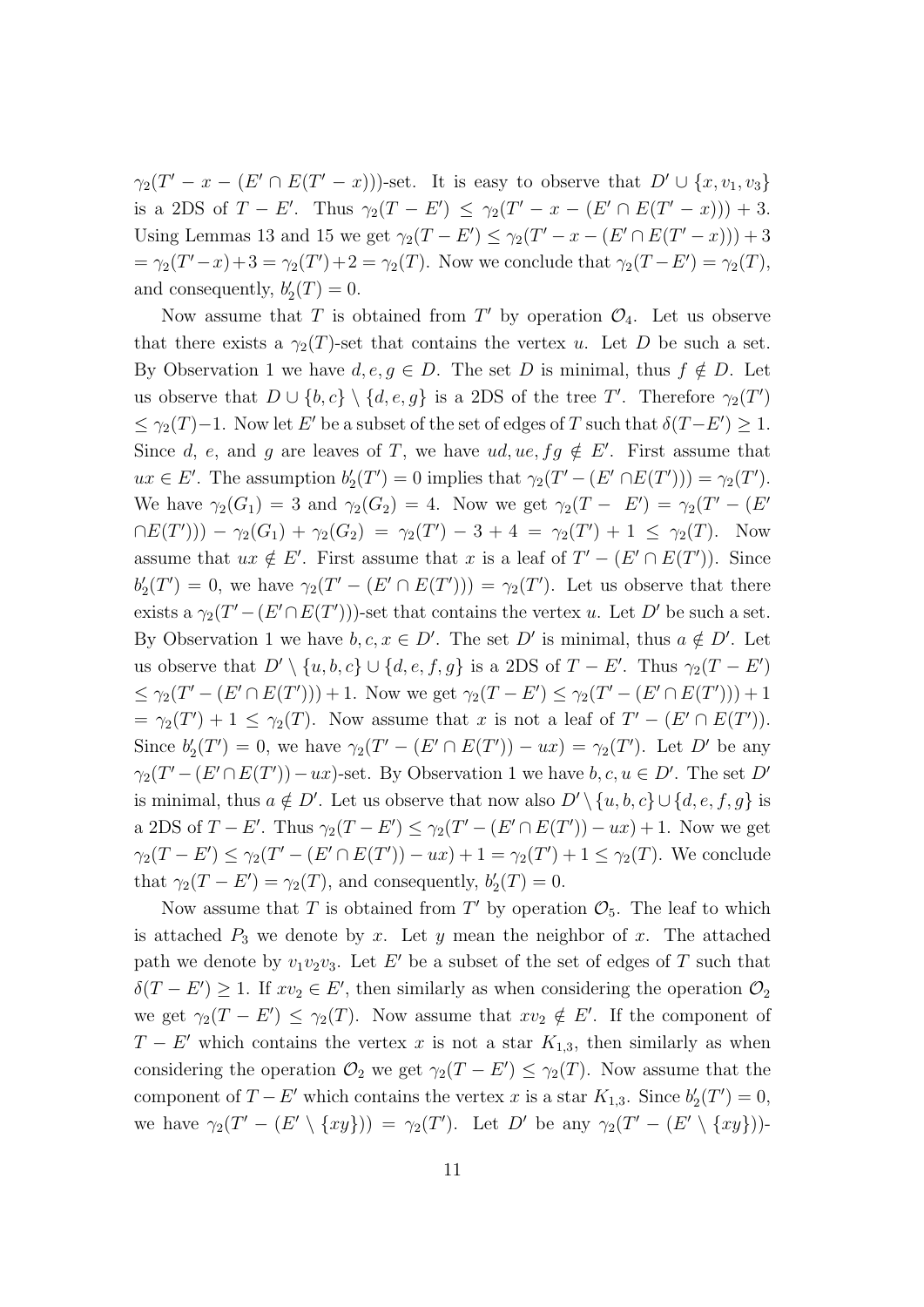set. By Observation 1 we have  $x \in D'$ . Let us observe that  $D' \cup \{v_1, v_3\}$  is a 2DS of  $T - E'$  as the vertex *y* is adjacent to at least two leaves in  $T - E'$ . Thus  $\gamma_2(T-E') \leq \gamma_2(T'-(E'\setminus\{xy\}))+2.$  Using Lemma 15 we get  $\gamma_2(T-E') \leq \gamma_2(T')$  $-(E' \setminus \{xy\}) + 2 = \gamma_2(T') + 2 = \gamma_2(T)$ . Now we conclude that  $\gamma_2(T - E') = \gamma_2(T)$ . Consequently,  $b'_{2}(T) = 0$ .

Now assume that *T* is a *γ*2-non-isolatingly strongly stable tree. Let *n* mean the number of vertices of the tree *T*. We proceed by induction on this number. If diam(*T*) = 0, then  $T = P_1 \in \mathcal{T}$ . If diam(*T*) = 1, then  $T = P_2 \in \mathcal{T}$ . If diam(*T*) = 2, then *T* is a star. If  $T = P_3$ , then  $T \in \mathcal{T}$ . If *T* is a star different from  $P_3$ , then it can be obtained from  $P_3$  by a proper number of operations  $\mathcal{O}_1$ . Thus  $T \in \mathcal{T}$ . Now let us assume that  $\text{diam}(T) = 3$ . Thus *T* is a double star. Let *a* and *b* mean the support vertices of *T*. Without loss of generality we assume that  $d_T(a) \leq d_T(b)$ . If  $T = P_4$ , then by Remark 9 we have  $b'_2(T) = 1 \neq 0$ . Now assume that *T* is a double star different from  $P_4$ . First assume that  $d_T(a) = 1$ . If  $d_T(b) = 2$ , then the tree *T* can be obtained from  $P_2$  by operation  $\mathcal{O}_2$ . Thus  $T \in \mathcal{T}$ . If  $d_T(b) \geq 3$ , then the tree *T* can be obtained from  $P_2$  by first, operation  $\mathcal{O}_2$ , and then a proper number of operations  $\mathcal{O}_1$  performed on the strong support vertex. Thus  $T \in \mathcal{T}$ . Now assume that  $d_T(a) \geq 2$ . The tree *T* can be obtained from  $P_3$  by first, operation  $\mathcal{O}_3$  performed on the support vertex, and then possibly proper numbers of operations  $\mathcal{O}_1$  performed on the support vertices. Thus  $T \in \mathcal{T}$ .

Now assume that  $\text{diam}(T) \geq 4$ . Thus the order of the tree T is an integer  $n \geq 5$ . The result we obtain by the induction on the number *n*. Assume that the lemma is true for every tree  $T'$  of order  $n' < n$ .

First assume that some support vertex of *T*, say *x*, is adjacent to at least three leaves. Let *y* mean a leaf adjacent to *x*. Let  $T' = T - y$ . Let  $D'$  be any  $\gamma_2(T')$ -set. Of course,  $D' \cup \{y\}$  is a 2DS of the tree *T*. Thus  $\gamma_2(T) \leq \gamma_2(T') + 1$ . Now let *E'* be a subset of the set of edges of *T'* such that  $\delta(T' - E') \geq 1$ . Since  $b'_2(T) = 0$ , we have  $\gamma_2(T - E') = \gamma_2(T)$ . Let *D* be any  $\gamma_2(T - E')$ -set. By Observation 1 we have  $y \in D$ . Let us observe that  $D \setminus \{y\}$  is a 2DS of  $T' - E'$  as the vertex  $y$  is adjacent to at least two leaves in  $T' - E'$ . Therefore  $\gamma_2(T' - E') \leq \gamma_2(T - E') - 1$ . Now we get  $\gamma_2(T' - E') \leq \gamma_2(T - E') - 1 = \gamma_2(T) - 1 \leq \gamma_2(T')$ . On the other hand, by Observation 2 we have  $\gamma_2(T'-E') \geq \gamma_2(T')$ . This implies that  $\gamma_2(T'-E') = \gamma_2(T')$ , and consequently,  $b'_2(T') = 0$ . By the inductive hypothesis we have  $T' \in \mathcal{T}$ . The tree *T* can obtained from *T'* by operation  $\mathcal{O}_1$ . Thus  $T \in \mathcal{T}$ . Henceforth, we can assume that every support vertex of *T* is adjacent to at most two leaves.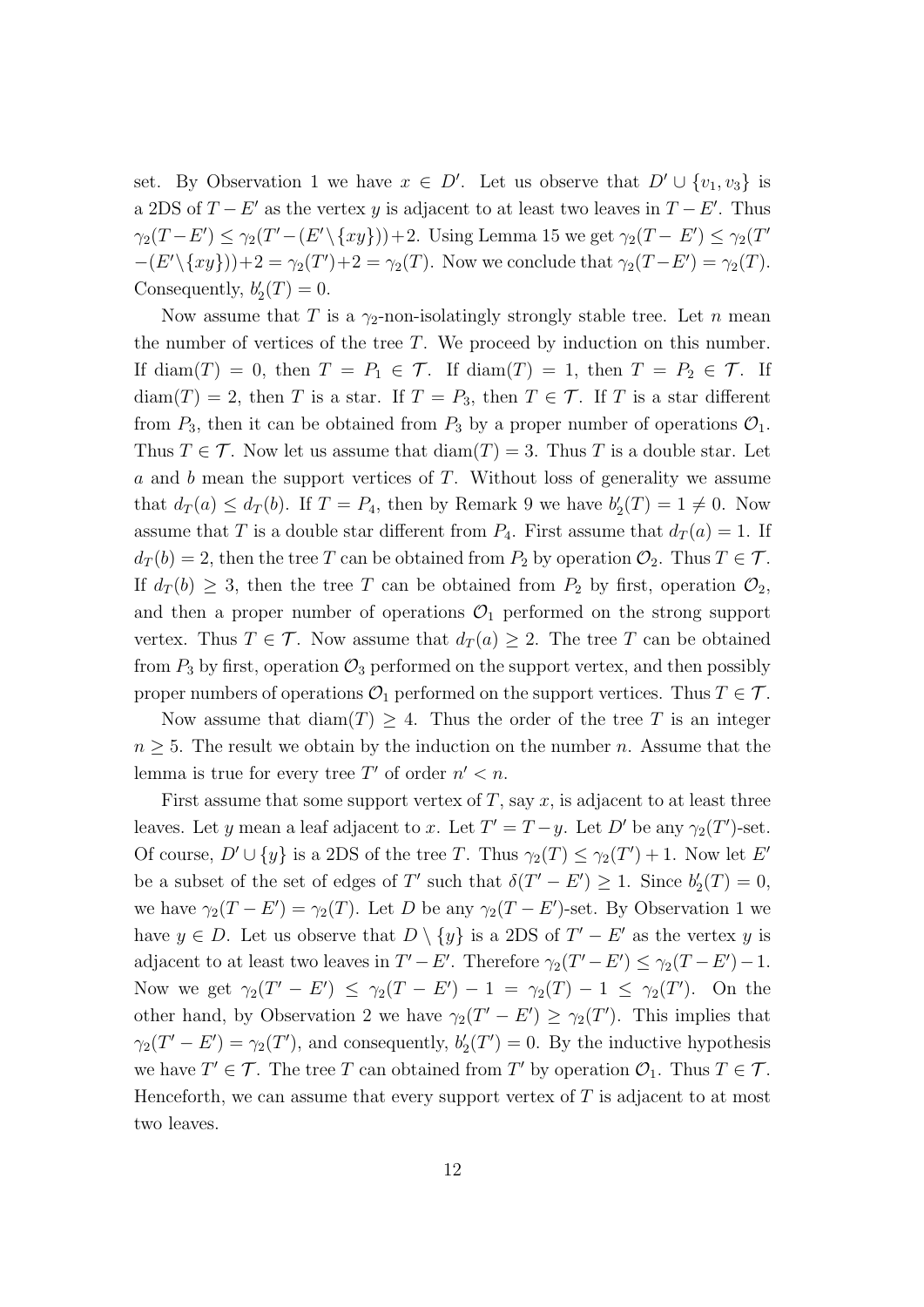We now root  $T$  at a vertex  $r$  of maximum eccentricity diam $(T)$ . Let  $t$  be a leaf at maximum distance from *r*, *v* be the parent of *t*, *u* be the parent of *v*, and *w* be the parent of *u* in the rooted tree. By  $T_x$  let us denote the subtree induced by a vertex *x* and its descendants in the rooted tree *T*.

First assume that  $d_T(v) = 2$ . Assume that among the descendants of *u* there is a support vertex, say  $x$ , different from  $v$ . It suffices to consider only the possibilities when *x* is adjacent to one or two leaves. First assume that *x* is adjacent to two leaves. Let  $T' = T - T_x$ . Lemma 14 implies that  $b'_2(T') = 0$ . By the inductive hypothesis we have  $T' \in \mathcal{T}$ . The tree *T* can be obtained from *T'* by operation  $\mathcal{O}_3$ . Thus  $T \in \mathcal{T}$ .

Now assume that *x* is adjacent to exactly one leaf. Let  $T' = T - T_v$ . Let us observe that there exists a  $\gamma_2(T')$ -set that contains the vertex *u*. Let *D'* be such a set. It is easy to see that  $D' \cup \{t\}$  is a 2DS of the tree *T*. Thus *γ*<sub>2</sub>(*T*)  $\leq \gamma_2(T') + 1$ . We have  $T - uv = T' \cup P_2$ . Now we get  $\gamma_2(T - uv)$  $= \gamma_2(T' \cup P_2) = \gamma_2(T') + \gamma_2(P_2) = \gamma_2(T') + 2 \ge \gamma_2(T) + 1 > \gamma_2(T)$ . Therefore  $b'_{2}(T) = 1$ , a contradiction.

Now assume that every descendant of *u* excluding *v* a leaf. First assume that *u* is adjacent to two leaves, say *x* and *y*. Let  $T'$  be a tree obtained from  $T - T_u$  by attaching a tree  $G_1$  by joining the vertex *u* to the vertex *w*. Let us observe that there exists a  $\gamma_2(T')$ -set that contains the vertex *u*. Let *D'* be such a set. By Observation 1 we have  $b, c \in D'$ . The set  $D'$  is minimal, thus  $a \notin D'$ . Let us observe that  $D' \setminus \{b, c\} \cup \{t, x, y\}$  is a 2DS of the tree *T*. Thus  $\gamma_2(T) \leq \gamma_2(T') + 1$ . Now let *E*' be a subset of the set of edges of *T*' such that  $\delta(T'-E') \geq 1$ . Since *b* and *c* are leaves of *T'*, we have  $ab, ac \notin E'$ . The assumption  $b'_{2}(T) = 0$  implies that  $\gamma_{2}(T - (E' \cap E(T))) = \gamma_{2}(T)$ . Let us observe that there exists a  $\gamma_2(T - (E' \cap E(T)))$ -set that contains the vertex *u*. Let *D* be such a set. By Observation 1 we have  $t, x, y \in D$ . The set *D* is minimal, thus  $v \notin D$ . Let us observe that  $D \cup \{b, c\} \setminus \{t, x, y\}$  is a 2DS of  $T' - E'$ . Therefore  $\gamma_2(T'-E') \leq \gamma_2(T-(E' \cap E(T))) - 1$ . Now we get  $\gamma_2(T'-E') \leq \gamma_2(T-(E' \cap E'))$  $\neg E(T))$ ) *−* 1 = *γ*<sub>2</sub>(*T*) *−* 1 ≤ *γ*<sub>2</sub>(*T'*). We conclude that *γ*<sub>2</sub>(*T' − E'*) = *γ*<sub>2</sub>(*T'*), and consequently,  $b'_{2}(T') = 0$ . By the inductive hypothesis we have  $T' \in \mathcal{T}$ . The tree *T* can be obtained from *T'* by operation  $\mathcal{O}_4$ . Thus  $T \in \mathcal{T}$ .

Now assume that *u* is adjacent to exactly one leaf, say *x*. Let  $E' = \{wu, uv\}$ and  $T' = T - T_u$ . Let  $D'$  be any  $\gamma_2(T')$ -set. It is easy to observe that  $D' \cup \{u, t, x\}$ is a 2DS of the tree *T*. Thus  $\gamma_2(T) \leq \gamma_2(T') + 3$ . We have  $T - E' = T' \cup P_2 \cup P_2$ . Now we get  $\gamma_2(T - E') = \gamma_2(T' \cup P_2 \cup P_2) = \gamma_2(T') + 2\gamma_2(P_2) = \gamma_2(T') + 4$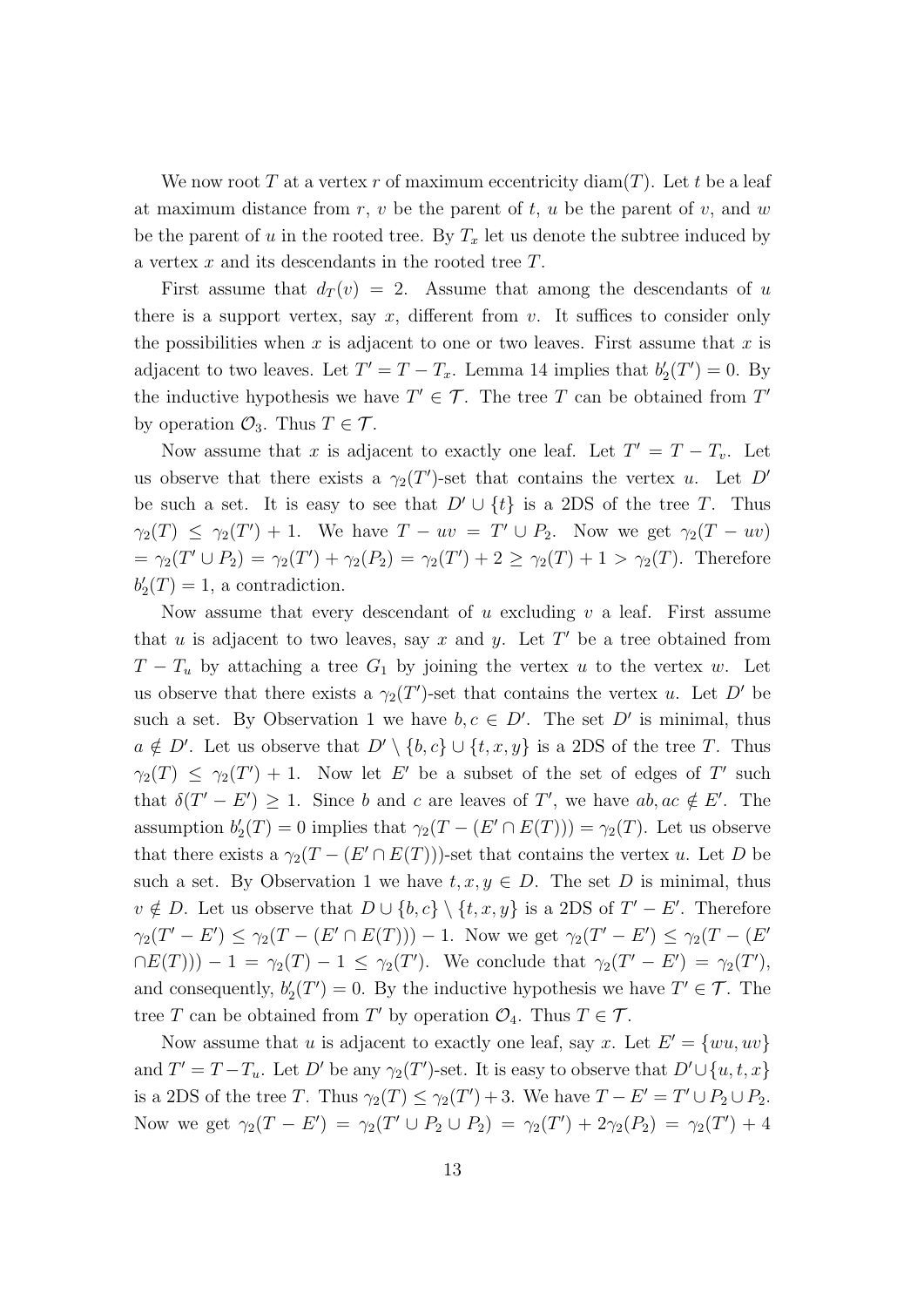$\geq \gamma_2(T) + 1 > \gamma_2(T)$ . This implies that  $b'_2(T) \in \{1, 2\}$ , a contradiction.

Now assume that  $d_T(u) = 2$ . Let  $T' = T - T_v$ . Let  $D'$  be any  $\gamma_2(T')$ -set. By Observation 1 we have  $u \in D'$ . It is easy to see that  $D' \cup \{t\}$  is a 2DS of the tree *T*. Thus  $\gamma_2(T) \leq \gamma_2(T') + 1$ . We have  $T - uv = T' \cup P_2$ . Now we get  $\gamma_2(T - uv) = \gamma_2(T' \cup P_2) = \gamma_2(T') + \gamma_2(P_2) = \gamma_2(T') + 2 \geq \gamma_2(T) + 1 > \gamma_2(T).$ Therefore  $b'_{2}(T) = 1$ , a contradiction.

Now assume that  $d_T(v) = 3$ . The leaf adjacent to *v* and different from *t* we denote by *a*. Assume that  $d_T(u) \geq 3$ . Let  $T' = T - T_v$ . Lemma 14 implies that  $b'_{2}(T') = 0$ . By the inductive hypothesis we have  $T' \in \mathcal{T}$ . The tree *T* can be obtained from  $T'$  by operation  $\mathcal{O}_3$ . Thus  $T \in \mathcal{T}$ .

Now assume that  $d_T(u) = 2$ . First assume that *w* is adjacent to two leaves. Let  $T' = T - T_v$ . Lemma 14 implies that  $b'_2(T') = 0$ . By the inductive hypothesis we have  $T' \in \mathcal{T}$ . The tree *T* can be obtained from *T'* by operation  $\mathcal{O}_5$ . Thus  $T \in \mathcal{T}$ .

Now assume that *w* is adjacent to exactly one leaf, say *x*. Let *G′* be a graph obtained from *T* by removing all edges incident to *w* excluding *wx*. Let *D′* be any  $\gamma_2(G')$ -set. By Observation 1 we have  $u, w, x \in D'$ . Let us observe that  $D' \setminus \{w\}$  is a 2DS of the tree *T*. Thus  $\gamma_2(T) \leq \gamma_2(G') - 1$ . Therefore  $b'_2(T) > 0$ , a contradiction.

Now assume that there is a descendant of *w*, say *k*, such that the distance of *w* to the most distant vertex of  $T_k$  is three. It suffices to consider only the possibility when  $T_k$  is isomorphic to  $T_u$ . The descendant of  $k$  we denote by  $l$ , and the leaves adjacent to *l* we denote by *m* and *p*. Let *G′* be a graph obtained from *T* by removing all edges incident to *w* excluding *wu*. Let us observe that there exists a  $\gamma_2(G')$ -set that contains the vertex *u*. Let *D'* be such a set. By Observation 1 we have  $w, k \in D'$ . Let us observe that  $D' \setminus \{w\}$  is a 2DS of the tree *T*. Thus  $\gamma_2(T) \leq \gamma_2(G') - 1$ . This implies that  $b'_2(T) > 0$ , a contradiction.

Now assume that there is a descendant of w, say k, such that the distance of w to the most distant vertex of  $T_k$  is two. It suffices to consider only the possibilities when *k* is adjacent to one or two leaves. First assume that *k* is adjacent to two leaves. Let  $T' = T - T_k$ . Lemma 14 implies that  $b'_2(T') = 0$ . By the inductive hypothesis we have  $T' \in \mathcal{T}$ . The tree *T* can be obtained from *T'* by operation  $\mathcal{O}_3$ . Thus  $T \in \mathcal{T}$ .

Now assume that *k* is adjacent to exactly one leaf. Let  $T' = T - T_k$ . Similarly as when  $T_k$  is isomorphic to  $T_u$  we conclude that  $b'_2(T) > 0$ , a contradiction.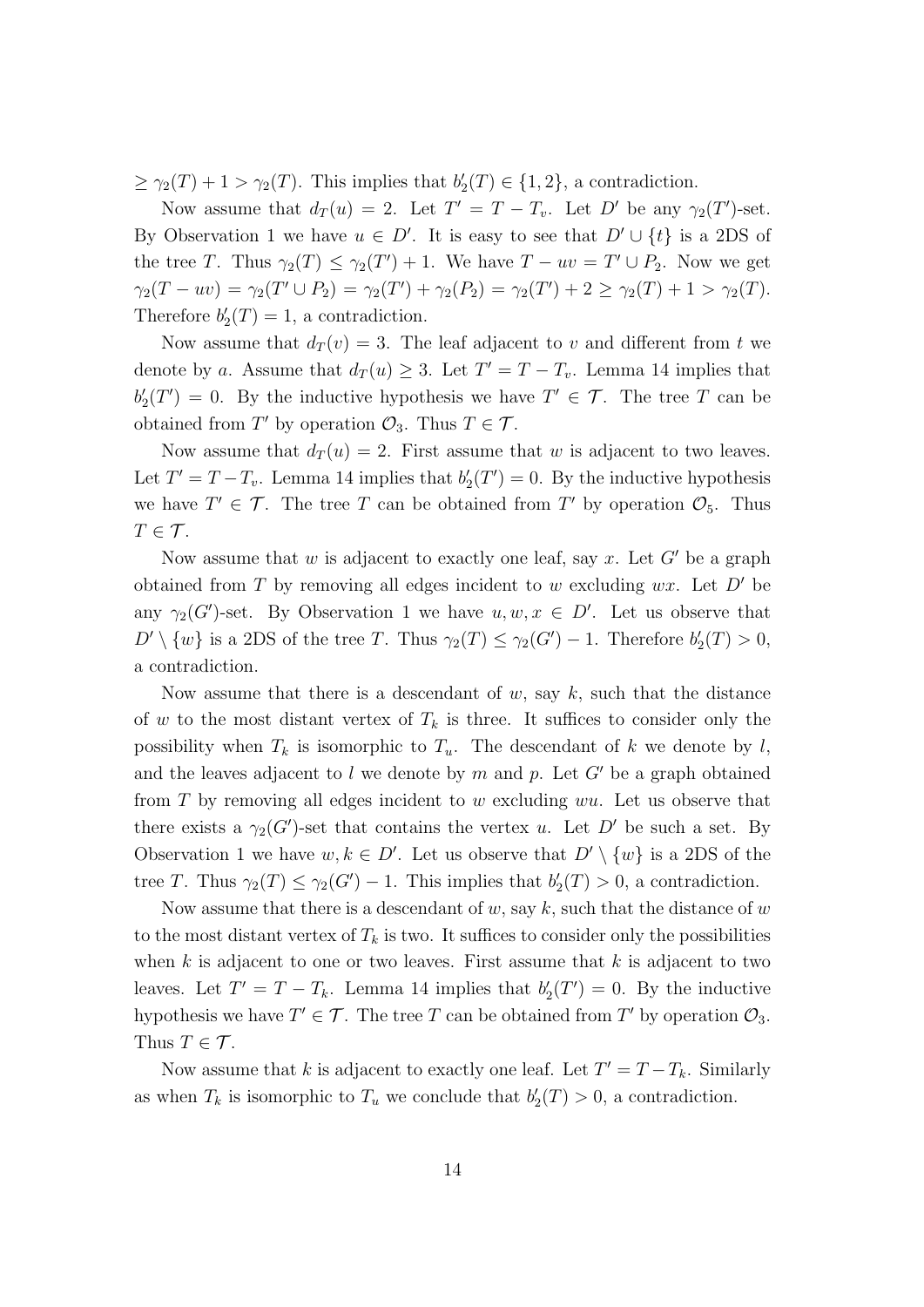Now assume that  $d_T(w) = 2$ . Let  $T' = T - T_v$ . Lemma 14 implies that  $b'_{2}(T') = 0$ . By the inductive hypothesis we have  $T' \in \mathcal{T}$ . The tree *T* can be obtained from  $T'$  by operation  $\mathcal{O}_2$ . Thus  $T \in \mathcal{T}$ . П

#### **Acknowledgments**

Thanks are due to the anonymous referee for comments that helped to make the paper correct.

#### **References**

- [1] M. Blidia, M. Chellali, and O. Favaron, *Independence and 2-domination in trees,* Australasian Journal of Combinatorics 33 (2005), 317–327.
- [2] G. Domke and R. Laskar, *The bondage and reinforcement numbers of*  $\gamma_f$  *for some graphs,* Discrete Mathematics 167/168 (1997), 249–259.
- [3] J. Fink and M. Jacobson, *n-domination in graphs,* Graph Theory with Applications to Algorithms and Computer Science, Wiley, New York, 1985, 282–300.
- [4] J. Fink, M. Jacobson, L. Kinch, and J. Roberts, *The bondage number of a graph,* Discrete Mathematics 86 (1990), 47–57.
- [5] B. Hartnell and D. Rall, *A characterization of trees in which no edge is essential to the domination number,* Ars Combinatoria 33 (1992), 65–76.
- [6] B. Hartnell and D. Rall, *Bounds on the bondage number of a graph,* Discrete Mathematics 128 (1994), 173–177.
- [7] T. Haynes, S. Hedetniemi, and P. Slater, *Fundamentals of Domination in Graphs,* Marcel Dekker, New York, 1998.
- [8] T. Haynes, S. Hedetniemi, and P. Slater (eds.), *Domination in Graphs: Advanced Topics,* Marcel Dekker, New York, 1998.
- [9] L. Kang and J. Yuan, *Bondage number of planar graphs,* Discrete Mathematics 222 (2000), 191–198.